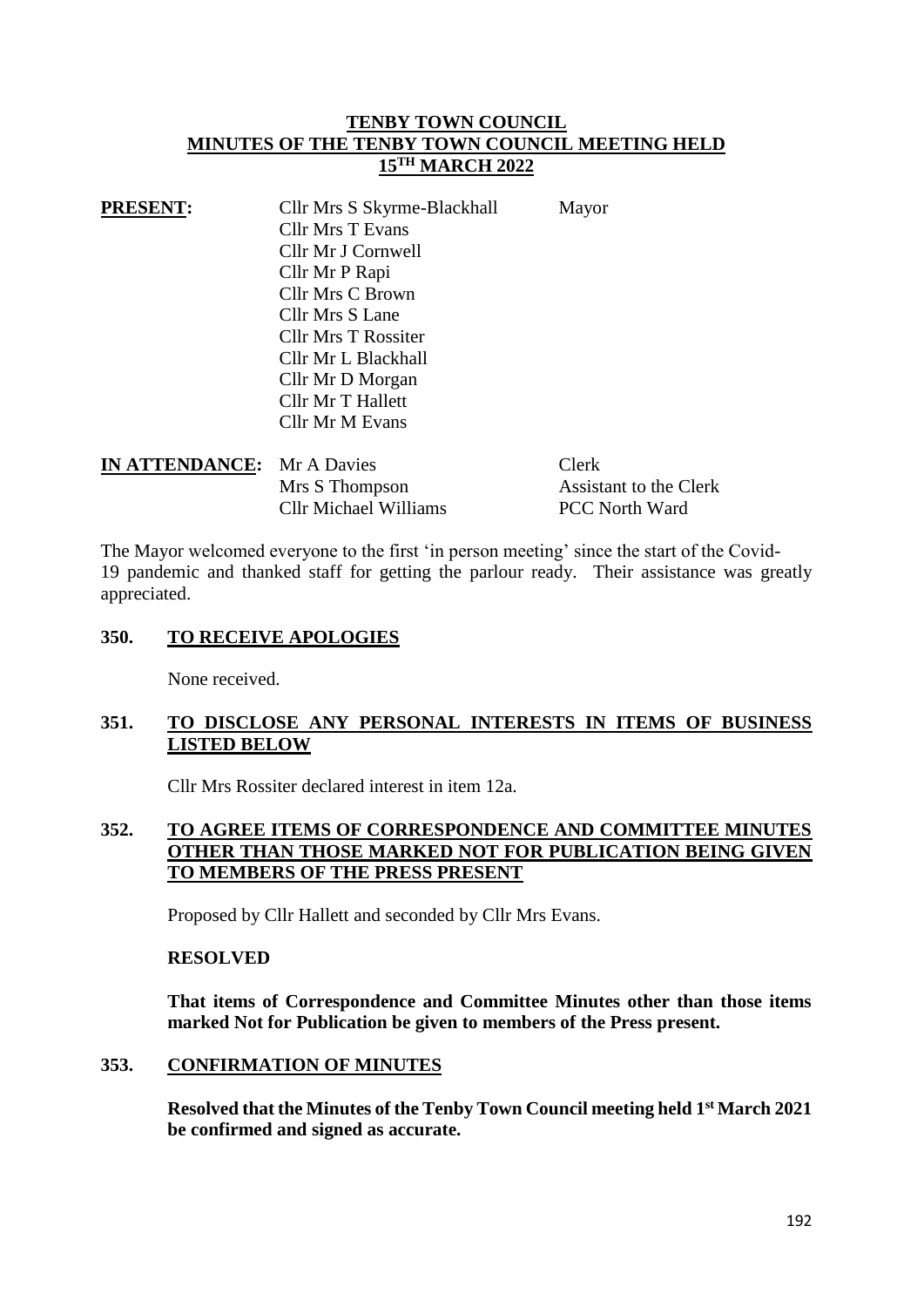# **354. MATTERS ARISING FROM THE MINUTES AND IF FURTHER ACTION IS REQUIRED**

### **a. Transition to monthly meetings and review of operating structures and processes – Cllr Blackhall**

Cllr Blackhall thanked Cllr Rapi and the Clerk for recent discussions looking at options following the transition to monthly meetings.

He said that, looking at monthly meetings, we had to make sure we were just not replacing full council meetings with lots of committees and sub-committees as this would mean that the clerk and the assistant clerk would still be spending a great deal of time on the processes of servicing meetings.

The idea was to look to see if there is a way to do this more effectively with fewer meetings and more action

We have agreed to have a planning committee, a personnel committee and a new suggestion is possibly an ad hoc policy group that could look at consultations and undertake preparation work to bring back to full council.

Instead of a finance working party in December which reports to full council we would have an annual budget meeting for full council which would be specifically about finance.

The Mayor would sit on these committees as now but not necessarily chair the meetings.

For the rest of the council's functions, we would look to specific action groups. Full council would allocate a budget and the action groups could get on with the project without having to have formal meetings and produce minutes etc.

Any councillor could be part of whichever action groups but no-one could make unilateral decisions. They would have to involve the Clerk who would agree what needs to be done and by when and if it is within the allocated budget.

At start of council year, councillors could indicate their interest in specific areas i.e., environmental, sport major events, museum, culture, gardens, voluntary work and then asitems come in to full council those who have expressed interest deal with matters with a record of the action being reported to full council at the next meeting.

Cllr. Blackhall said one example was that every year TTC give a certain budget over to floral displays. The selection of the bedding plants with PCC is not discussed by full council, it is dealt with by the Clerk and one councillor.

This is how it is envisaged these action groups will work. With emerging technology, you do not even have to meet physically every time. This would free up time for the office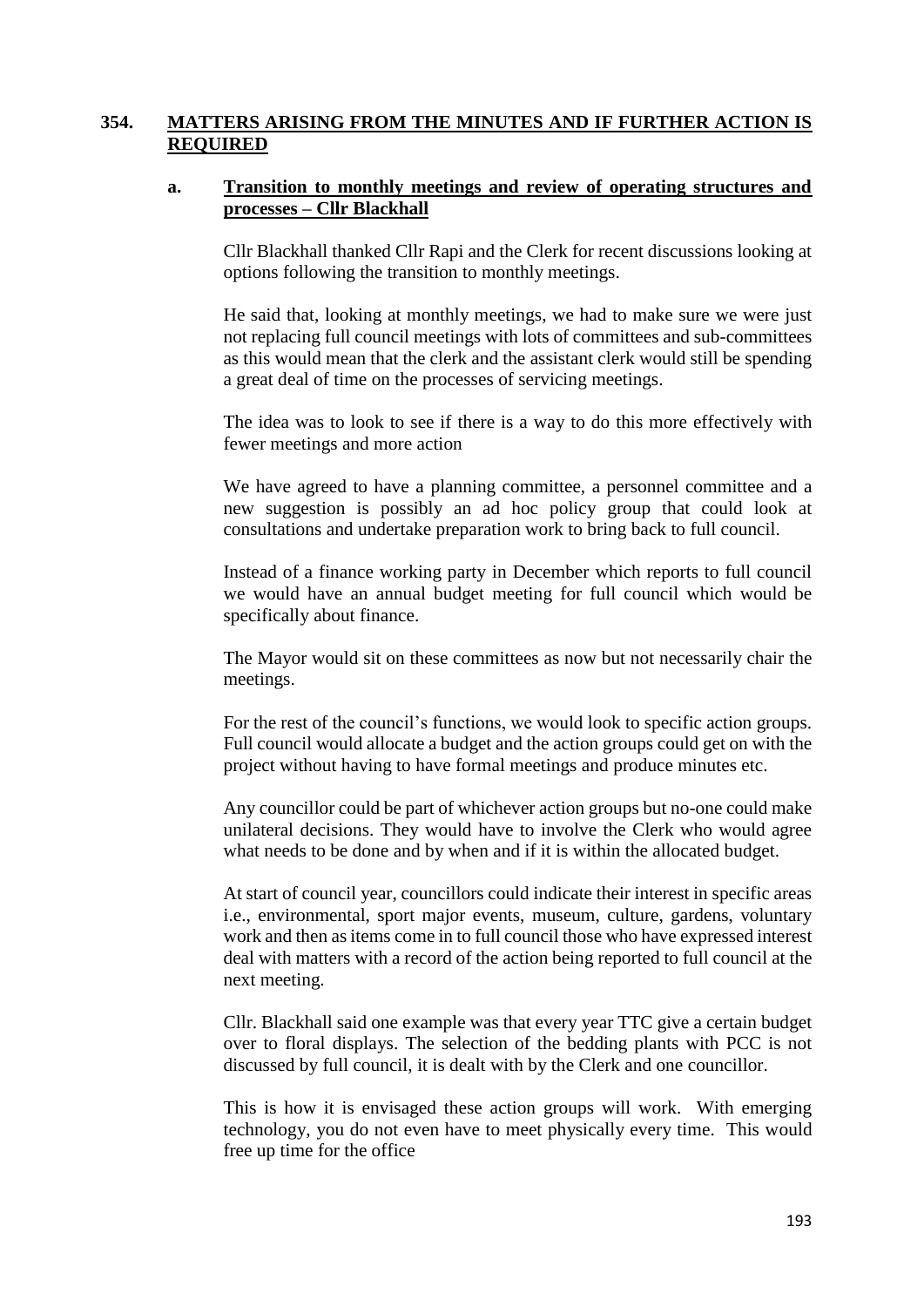There will be an issue over training needs, to enable councillors to undertake these roles but a Training Plan is now a legislative requirement going forward.

Full council would make policy decisions then the action groups would report back to council on what has been done and what will be done next time.

Cllr Blackhall felt this approach was worth trying as it was more focused on doing than on talking.

Cllr Mrs Lane said she had no problem with this concept as long as individual councillors make unilateral decision. Councillors were not allowed to do this TTC needs to be working together, and every councillor has a right to be involved in everything.

Cllr Blackhall said that the Clerk as Responsible Financial Officer will still be the person that says it can be done and will do so only if it is within the policy and budget agreed by full council.

Cllr Mrs Brown was concerned about the possible involvement of other organisations in projects. She agreed with Cllr Mrs Lane that councillors cannot do anything until agreed by Clerk and feels this should apply to the other groups too.

Cllr Blackhall said this is an opportunity to work with other organisations but not for them to go off on their own. Council would be saying we would be interested in working together on certain projects but at the end of the day anything would be the decision of council.

Cllr Rapi said he was wary initially but, at the meeting, he realised that this idea follows lines similar to County Council with task groups which move things along quicker. As long as everything these task groups undertook was agreed by full council, he was happy to support.

The Mayor thanked those involved in the meeting and felt it had been really useful in clarifying the way forward.

#### **RESOLVED**

**That the council and committee meeting structure remain as previously agreed with more work being done with action groups and working parties reporting back to full council.**

**b. Page 180 Item 334b - Council Committees:** Cllr Mrs Brown feels she knows that Tenby in Bloom has always been separate from the council.

The current Tenby in Bloom committee was formed as an amalgamation of Keep Tenby Tidy and the original Tenby in Bloom committee established by Major John Evans in the 1970s.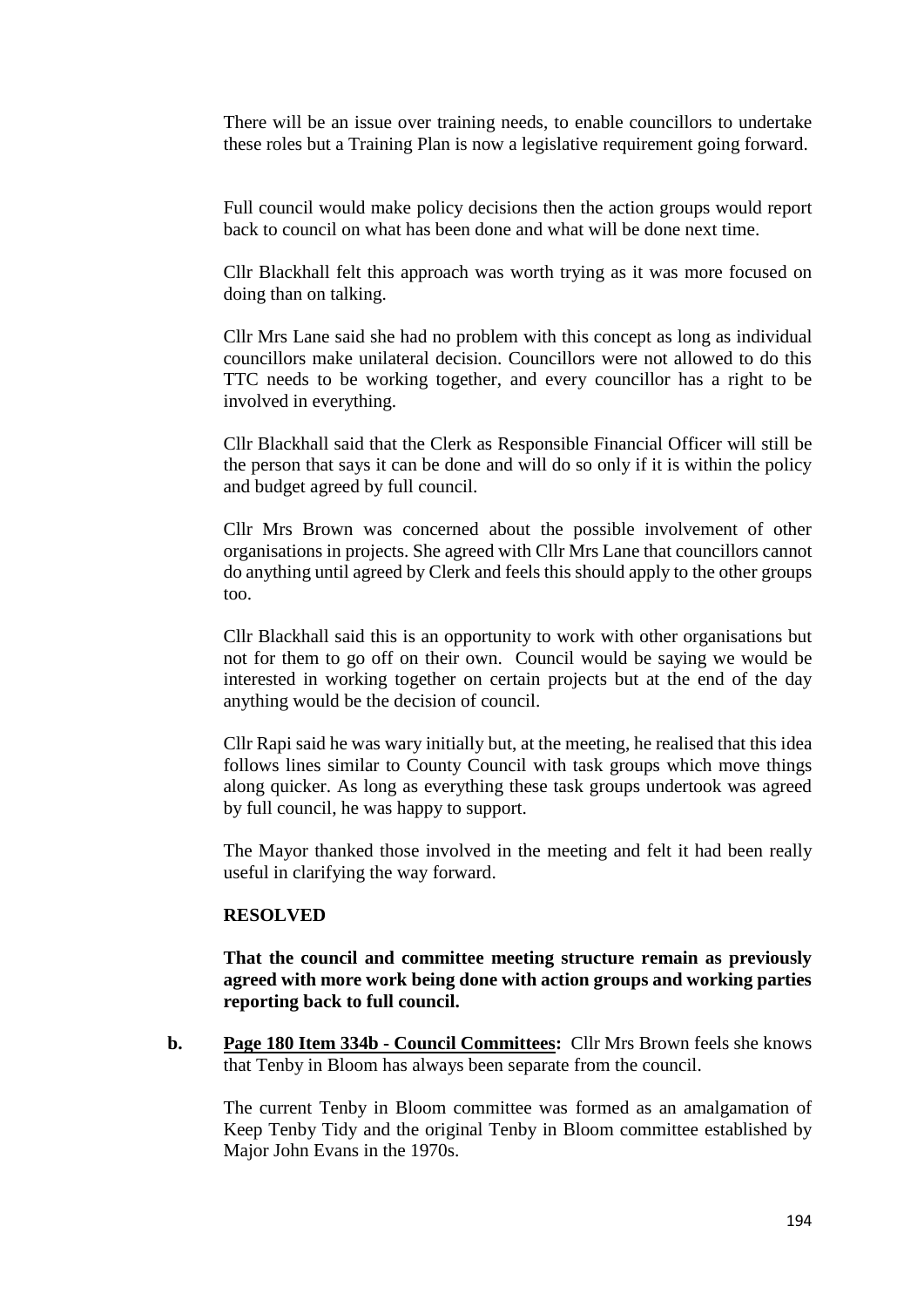Membership of both committees were aging and they were on the verge of folding. At that time, TTC had its own gardeners and gardens committee and we realised that there was a crossover in our collective aims and objectives.

Mrs Joan Scanlon (Cllr. Mrs. Lane's mother) tried taking on running of Tenby in Bloom but it got too much for her and it was suggested that Cllr. Mrs. Lane helped her out.

Cllr. Mrs. Lane introduced the poster competition and it was agreed that TTC helped by printing leaflets and posters but there was never any formal connection with TTC other than that.

Tenby in Bloom raises its own money and has only been given donations from TTC when asked for through our normal grant procedure.

Our Wales in Bloom success was due to Cllr Mrs Lane although the TTC office staff have given assistance where needed.

Cllr Blackhall thanked Cllr Mrs Brown for the explanation saying that he had just been querying an apparent anomaly. He was proud of the work Tenby in Bloom did.

Cllr Mrs Rossiter said she was a member of the Tenby in Bloom committee in her own right before Cllr. Mrs. Lane joined.

Cllr Mrs Lane recalled that Major John Evans used to keep in touch with the Clerk right up to his death and followed all Bloom activities in Tenby Observer.

Funds held by Keep Tenby Tidy had been transferred to Tenby in Bloom when it was agreed that, as there was too much work to do for their dwindling committee, the two bodies merged as 'Bloom' and 'Tidy' initiatives were now part and parcel of both Wales and Britain in Bloom remits.

The Mayor thanked the Tenby in Bloom committee for all the work done.

**c. Page 181 Item 334e - St Florence Parade:** Cllr Mrs Lane wished to clarify that members had just been coming up with ideas. The idea was not to change the name of St Florence Parade, as it was known that this was the postal address.

The idea was to use the area of St Florence Parade which was sadly more in use as a 'dog loo' to further utilise EPF grants. The idea was to remove the hedge, tidy up the area, install a commemorative bench and some some planters and name the area Queen Elizabeth II Walk. Nothing is being done to the Belmont Arch display.

**d. Page 182 Item 334g – Castle View House:** The Clerk told members that a site meeting had been held and asked if those councillors who had attended have a view as to how we can respond to this application. Cllr Hallett said he was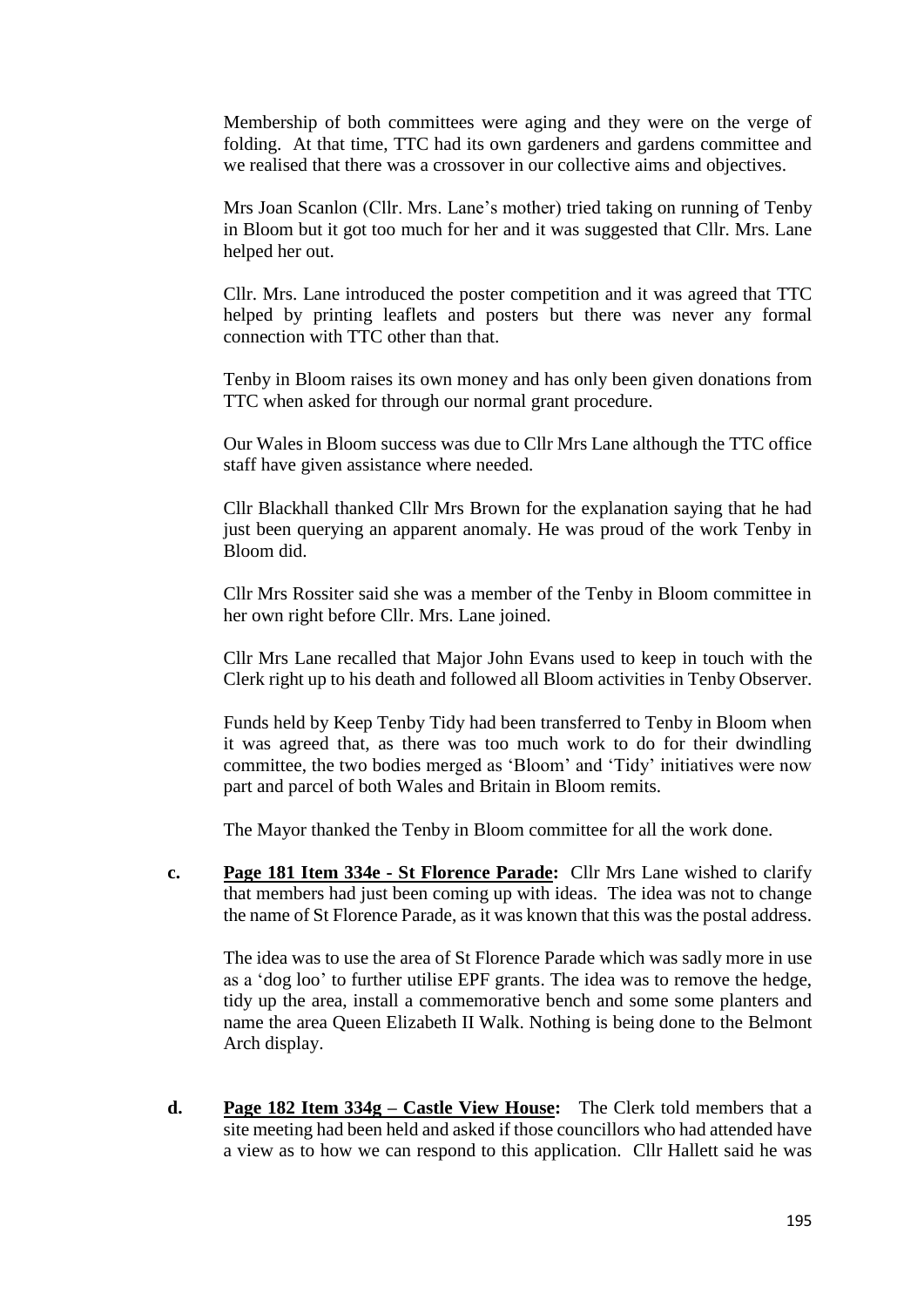quite happy with what was seen and proposed approval. Cllr. Cornwell seconded.

### **RECOMMEND**

**Approval. Following a site meeting with the applicant, members feel their concerns have been addressed and can support this proposal.**

**e. Page 187 Item 341b - Tenby Market:** The Clerk told members that he has heard nothing back for PCC's Helen McLeod-Baikie.

# **355. TO RECEIVE THE NOTES OF THE QUEEN'S JUBILEE PARADE SCOPING PARTY HELD 9TH MARCH AND CONSIDER ANY ACTION IN RESPONSE TO PROPOSALS**

Cllr Cornwell opened by telling fellow members that he had visit the Harbourmaster regarding the lighting of the beacon and they had discussed the possible locations.

The flat area in front of the statute of Prince Albert was favoured as the beacon will visible across the town. The Harbourmaster had contacted PCC's Marc Owen who had no objection. The beacon will be lit at 9.45 pm.

Cllr Cornwell is pleased that progress has been made in this area and the Mayor thanked Cllr Cornwell for all his work.

The Clerk said he had been asked for, and provided, risk assessments by the Harbourmaster giving options for the beacon to go either on the Harbour Pier or on Castle Hill.

Cllr Mrs Lane asked if there had been any progress in getting someone to man the beacon as it needed someone staying with it to supervise while it was lit.

The Clerk said that he expected to do this but Cllr. Mrs. Lane felt TTC should look to employ someone to do this as ideas for the Jubilee would impact the Clerk's time and he was entitled to enjoy the Bank Holiday as much as anyone else. There should be a budget to pay for a support person.

Regarding the Sunday afternoon picnic, Cllr Cornwell told members that the Clerk had put him in touch with the Salvation Army, who were more than happy to play at the Band Stand

Cllr Rapi had read that Cllr Mrs Lane had suggested bunting and he has heard from a few shops who have said they would buy it. An added advantage was that the noise of bunting flapping appeared to scare off seagulls.

Cllr Cornwell had suggested involving the Tenby retail trade with a best dressed window competition and he offered to go around with printed material, engages and enhances the town.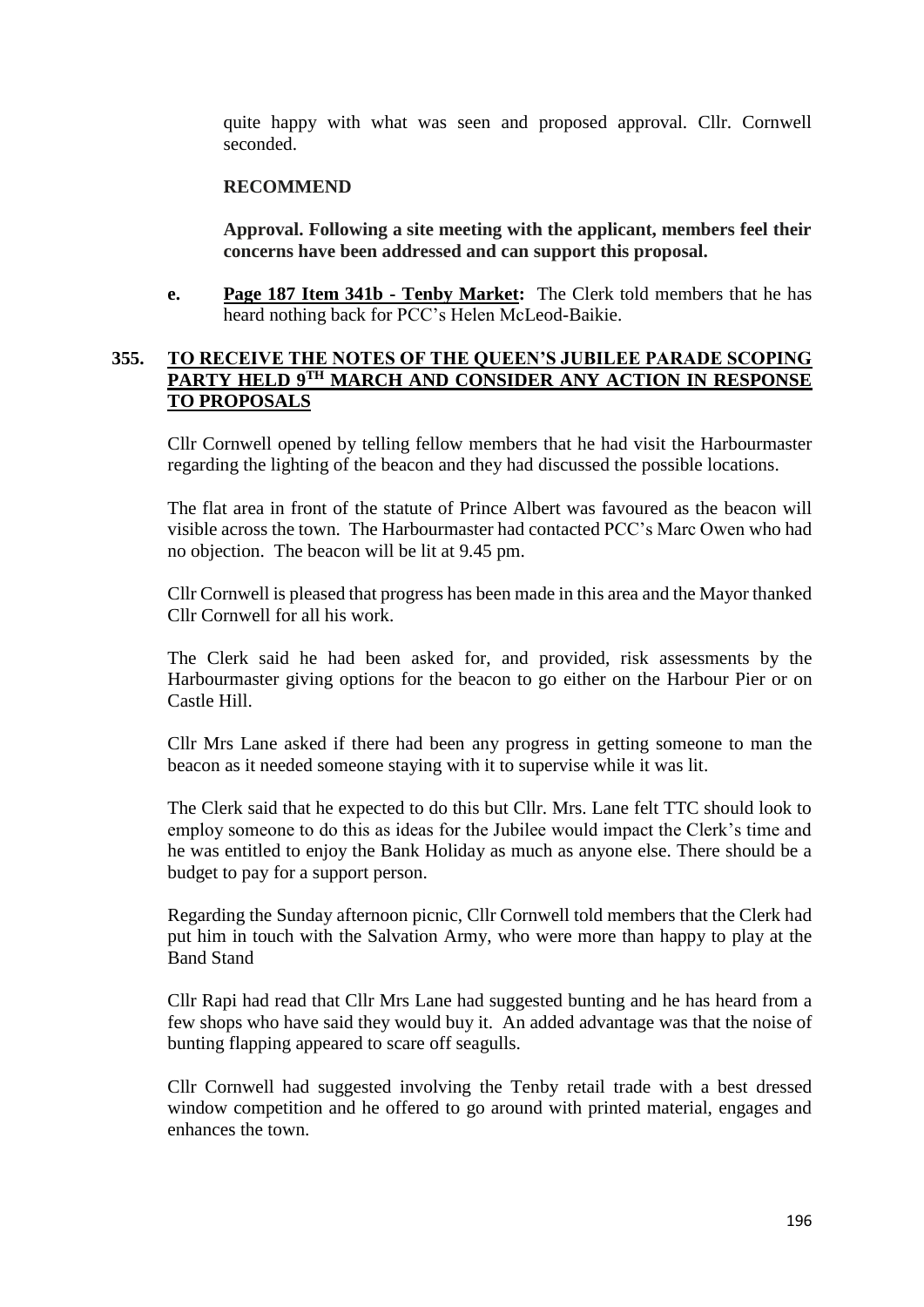Cllr Mrs Lane said she did discuss events for the Jubilee with the Clerk and she felt that TTC could buy the bunting so it would be uniform around the town. We could then give a 'starter pack' for each street,

She added that Cllr Ronowitz had indicated that he could arrange for it to be erected in the High Street.

Cllr Mrs Lane proposed that bunting be purchased and Cllr Rapi seconded.

Cllr Mrs Evans told fellow members that it had been a good productive meeting and she had already been asked by residents what Tenby was planning to do to celebrate. .

We had developed a four-day plan but not necessarily involving TTC on all four days.

The Thursday would see the proclamation at 2pm, the beacon lighting at 9.45pm and a concert by Tenby Male Choir in St Mary's.

On the Friday, Tenby estates would be encouraged to hold street parties.

For the Saturday a parade was planned through town. This was intended to be not only a celebration of Her Majesty's jubilee and her duty and service over 70 years but also a celebration of all that the local organisations had done to help the town through the difficult times over the past 2 years. It was hoped that schools, scouts, guides, pharmacies, medical staff and others would get involved.

Sunday will see the Salvation Army playing at the Band Stand on Castle Hill and people will be encouraged to picnic on the hill to listen to them.

This is a strong four days and I would like to propose we go ahead with the programme as discussed, she said.

Cllr Mrs Brown asked how we were to attract groups in to taking part in the parade adding that historically people we invite don't always come. She suggested we include a walking carnival within the parade with children encouraged to dress up on the theme of Jubilee. This may attract more people.

Cllr Mrs Lane mindful of people working and was anxious that there may be no spare people from these organisations available.

Cllr. Rapi felt that we were now lacking a 'community'. We need to work on our community to get it back and get them involved.

Cllr Mrs Evans agreed. She felt all of the community should be involved and she would work on engaging everyone. Not everybody works, she commented, and those who do probably have someone who looks after their children so we need to get them to bring them along.

The Mayor felt we needed to try, as an event like this will not happen again in our lifetime.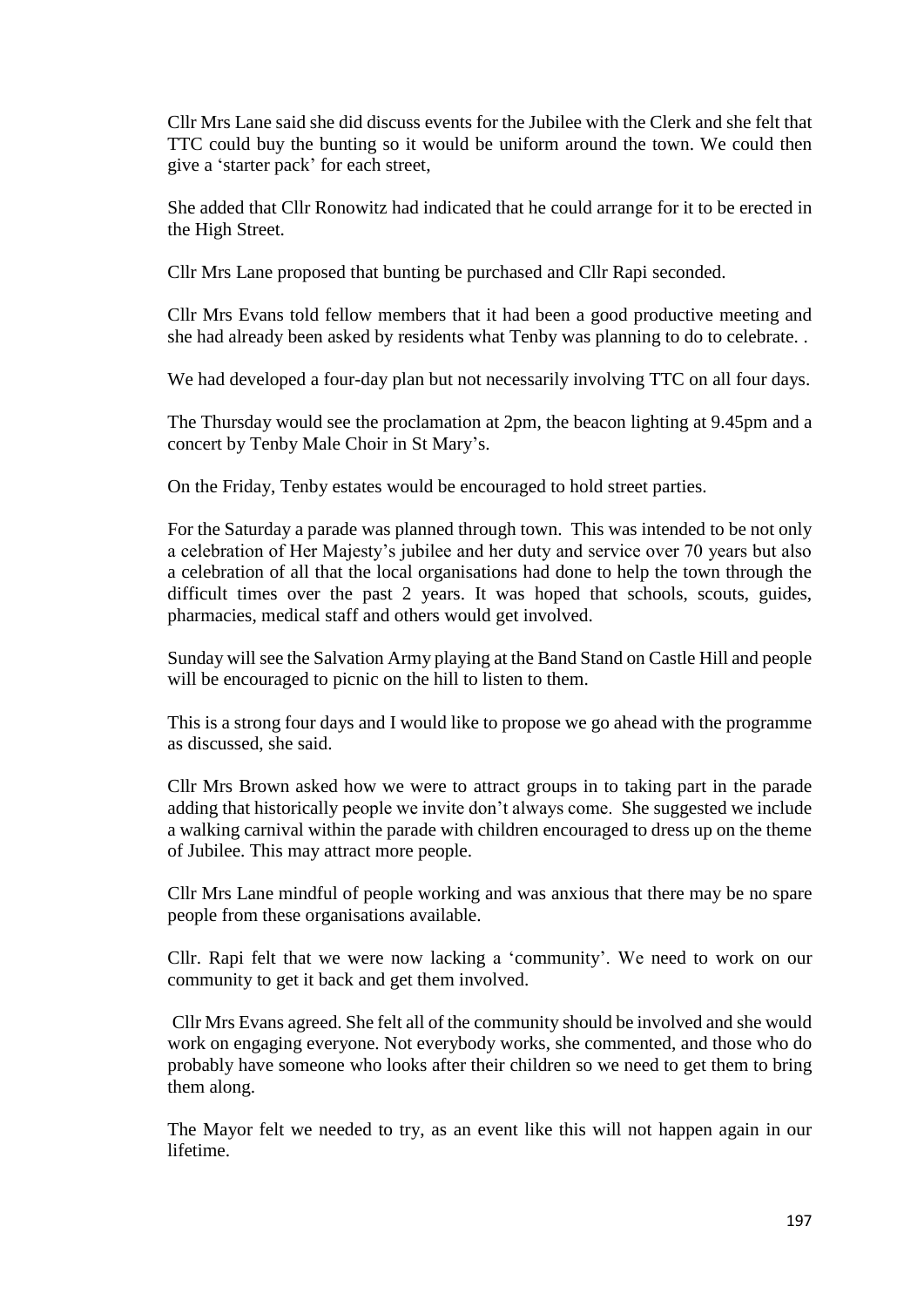Failure in past is not a reason not to try again said Cllr Mrs Evans.

Cllr Mrs Evans reminded councillors that the idea was that Samba Doc lead the parade and this in itself will be creating a carnival atmosphere. Cllr Mrs Evans proposed that Samba Doc be engaged and Mayor seconded.

The Clerk reminded members that they were making a financial decision but no budget had been agreed for the various Jubilee event proposals.

Cllr Blackhall felt we could commit money from our tourism budget from next year.

He suggested up to £2,000. He realised that this was over the tourism budget agreed but felt funding could be vired from reserves. Cllr. Mrs. Lane agreed that if we were going over budget the situation could be revisited by the council.

The Clerk told member that County Council are proposing a blanket road closure for the whole county. He has been asked to inform them what closures we require and they will be included in the blanket order.

There would therefore be no charge for any road closure associated with the parade. However, PCC had said that, to enable the parade to take place we needed to create a safe, sterile walking area, and would have to use a registered traffic management company to provide this and only qualified traffic management officers had the legal authority to hold vehicles.

He had contacted one TMO firm who had quoted in excess of £400 for the hour's work. He will be contacting other firms for comparison quotes but believes that this is roughly what the cost will be as it will be a holiday weekend.

As such he felt the proposed budget may not be sufficient and Cllr. Blackhall amended his proposal to increase the budget to £2500.

Cllr Mrs Brown asked if TTC are going to write to associations to encourage participation or are we just going to chance it?

She was informed that a press release would be sent out detailing what the plans are for the Jubilee weekend and informing people how they may get involved.

Cllr Mrs Evans proposed the 4 days of celebrations as set out in the report and this was seconded by Cllr Rapi.

#### **RESOLVED**

**That the programme of events for the Jubilee be as set out in the report.**

**Further that under Section 144 of the LGA 1972, a sum of £2500 be set aside from the Tourism budget to finance the proposals. Should the budget as set out for the year be insufficient to meet all projected tourism expenditure, that any required virements from reserves be reported back to members.**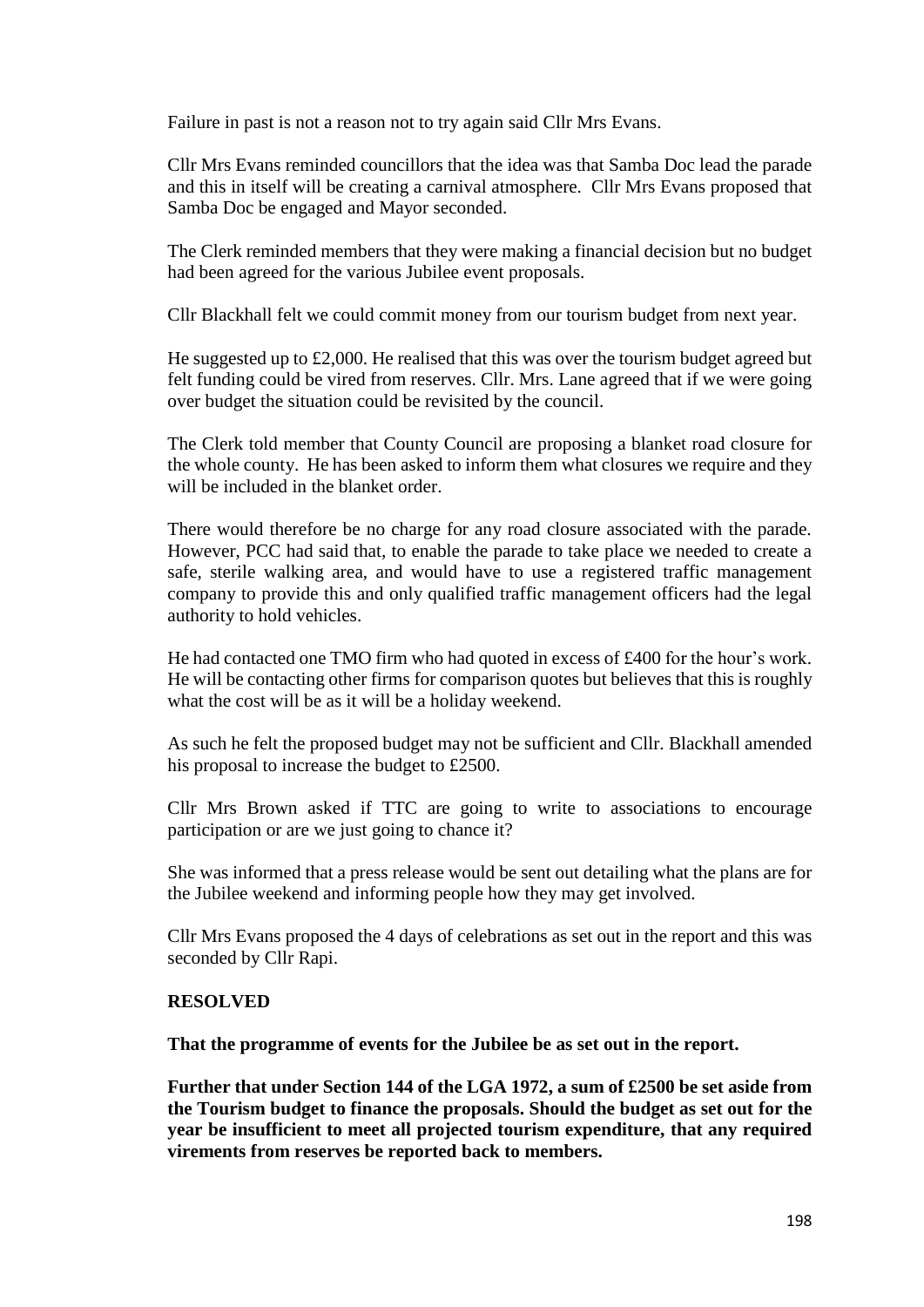# **356. TO DISCUSS THE FOLLOWING PLANNING APPLICATIONS AND TO AGREE ACTION IN RESPONSE TO PROPOSALS:**

Cllr. Mike Evans declared an interest as a member of PCNPA's Development Management committee. He would remain in the room to offer guidance on planning policy only.

Cllr Hallett moved taking the comments of Civic Society at Agenda item 9 with this item. Cllr. Blackhall seconded.

# **a. NP/22/0114/FUL –- Façade upgrade works to front and rear facades including window and door replacement; to rear yard a new single storey glazed extension is to formed with widened opening to kitchen – 6 Norton Cottages, The Norton, Tenby**

Cllr Cornwell had been to see the property and noticed it was similar to the property next door. This property is in a bad way and will benefit from the works. Cllr Cornwell moved approval of the application and Cllr Hallett seconded.

Cllr Rapi queried lines on the front facade shown on the plans. Cllr Morgan believed this relates to the re-rendering.

### **RECOMMEND**

**Approval. Considered against all the relevant policies within the LDP, members feel that this proposal will have no detrimental impact on the amenity of neighbouring properties.**

**b. NP/22/0128/FUL – Replacement of defective mansard roof structure with new mansard roof to match existing lines, though approx. 250 mm higher; replacement of existing mansard upvc windows with new anodised aluminium windows; replacement of modern upvc windows on rear elevation with timber sash windows to match original; replacement of one existing upvc window on rear elevation with pair of opening inwards French doors with metal Juliet balustrade on façade; creation of external terrace behind existing boundary wall at ground floor over external flat roof of basement apartment; various internal alterations to modern stud walling to change footprint of some apartments which will result in reduced number of individual apartments – Croft House, 2 The Croft, Tenby**

The Mayor asked if councillors were happy for both this and the following application to be taken together. Members were.

Cllr Blackhall said there is some significant items and the Civic Society notes draw us to those. There were particular issues in relation to the size of the building and size of features, and the Civic Society's' notes were helpful to inform our decision making. Cllr Hallett moved approval of both this application and NP/22/0129/LBA. Cllr Cornwell seconded the proposal.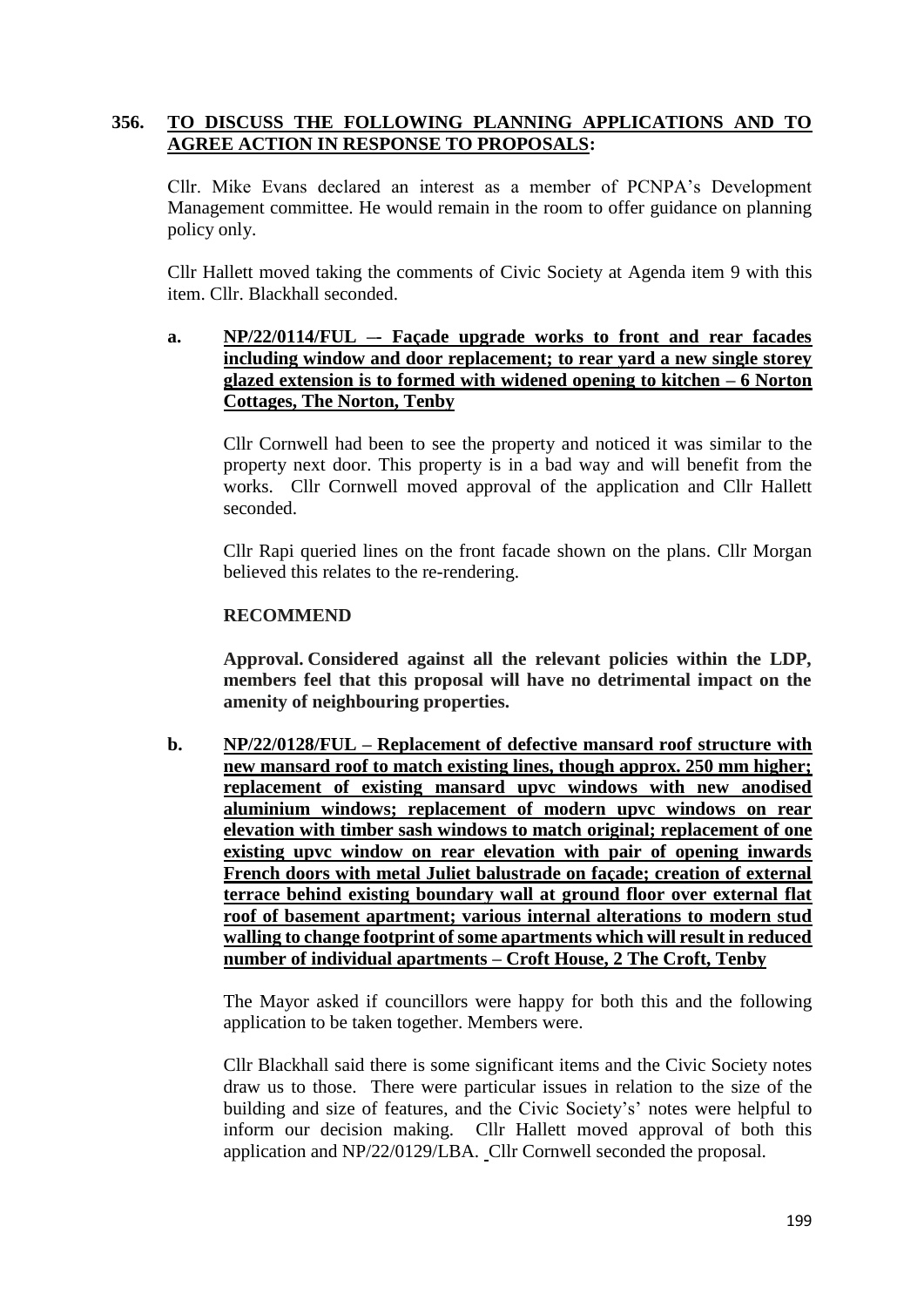# **RECOMMEND**

**Approval. Considered against all the relevant policies within the LDP, members feel that this proposal will have no detrimental impact on the amenity of neighbouring properties or the Conservation Area.**

**c. NP/22/0129/LBA – Replacement of defective mansard roof structure with new mansard roof to match existing lines, though approx. 250 mm higher; replacement of existing mansard upvc windows with new anodised aluminium windows; replacement of modern upvc windows on rear elevation with timber sash windows to match original; replacement of one existing upvc window on rear elevation with pair of opening inwards French doors with metal Juliet balustrade on façade; creation of external terrace behind existing boundary wall at ground floor over external flat roof of basement apartment; various internal alterations to modern stud walling to change footprint of some apartments which will result in reduced number of individual apartments – Croft House, 2 The Croft, Tenby**

### **RECOMMEND**

**Approval. Considered against all the relevant policies within the LDP, members feel that this proposal will have no detrimental impact on the amenity of neighbouring properties or the Conservation Area.**

## **357. TO CONSIDER THE FOLLOWING ITEMS OF PLANNING CORRESPONDENCE AND AGREE ACTION IN RESPONSE TO PROPOSALS:**

### **a. Tenby Civic Society - Comments on recent applications**

Considered under previous item.

### **358. TO CONSIDER THE FOLLOWING ITEMS OF CORRESPONDENCE AND AGREE ACTION IN RESPONSE TO PROPOSALS:**

#### **a. Independent Remuneration Panel for Wales – Annual Report 2022/23**

The Clerk explained that the Panel's draft report had been before members in November. The final report had not changed.

Cllr Hallett moved accepting the report. Cllr Cornwell seconded.

#### **b. Residents of St Florence Parade – HM The Queen's Platinum Jubilee proposals relating to St Florence Parade (two letters)**

Cllr Mrs Lane said hopefully the queries raised had been covered earlier and asked if TTC could reply to these letters with what had been said tonight.

Cllr Blackhall agreed with Cllr Mrs Lane. This was a proposed enhancement of this space which many, including PCC appeared to support.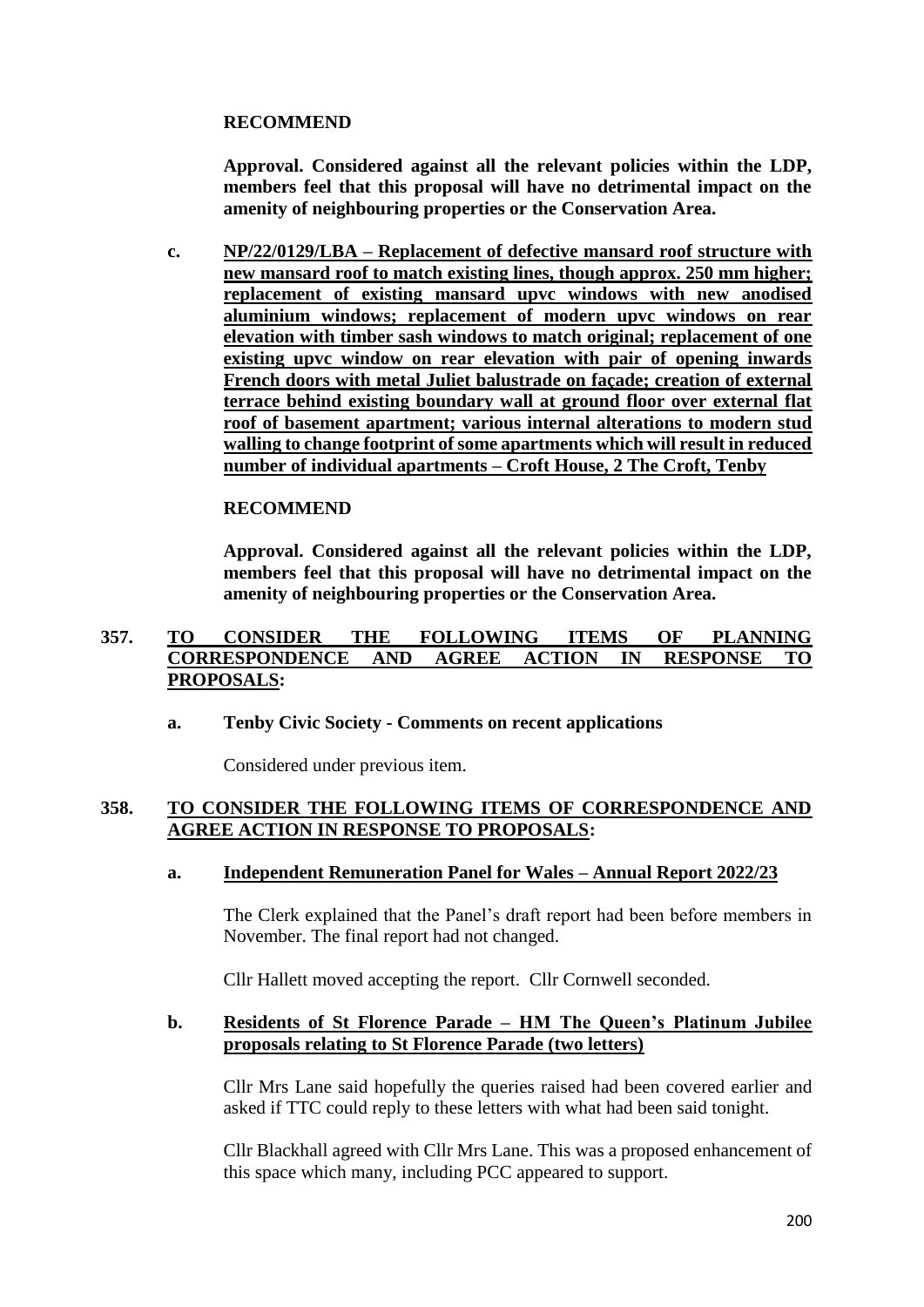### **c. Tenby Civic Society – Finger posts**

Cllr Cornwell asked who is responsible for the finger posts, to which the Clerk replied PCC.

Cllr Cornwell had taken a look at the main fingerpost mentioned in the letter and only one directional arrow remained relevant.

He said he is happy to photograph them and make proposals and then see if PCC County would be available to work on this if we were to make a recommendation.

Members commented that this had been something on the radar for a long time. They had been looked at by one officer but this had not taken up by anyone else following this officer no longer being with the authority.

Cllr. Mrs. Lane felt there was more chance of PCC taking them all away than repaired.

Cllr Mrs Brown commented on heritage plaques around the town e.g. in Augustus Place. We had been promised that they were to be cleaned and tidied up but nothing had happened. Could we include this in PCC's programme of repair and renewal.

Cllr Hallett believes that the Civic Society had painted some of the blue heritage signs but all need recording and upgrading.

Cllr Mrs Lane, referring to the stone plaques, wondered if it would be beneficial to get in touch with PCC for stone masons who could come in and work on them as a project.

Cllr Hallett recalled that the last time the one on Castle Hill had been mentioned we had been informed that it needed a specialist as it was of a delicate material.

Cllr Rapi commented that he had been complaining about the infrastructure of the town being in a dreadful state for a number of months. No repairs have been done.

Three years ago, he remembers seeing a council worker cleaning bins on The Esplanade, now PCC are just taking them away. We need to put our foot down and PCC must start investing in town he said.

Cllr Rapi offered to go around Tenby with Cllr Cornwell and take photos to send on to PCC.

Cllr Mrs Brown suggested that Cllr Cornwell create a photographic record for us to include in a letter PCC.

All agreed.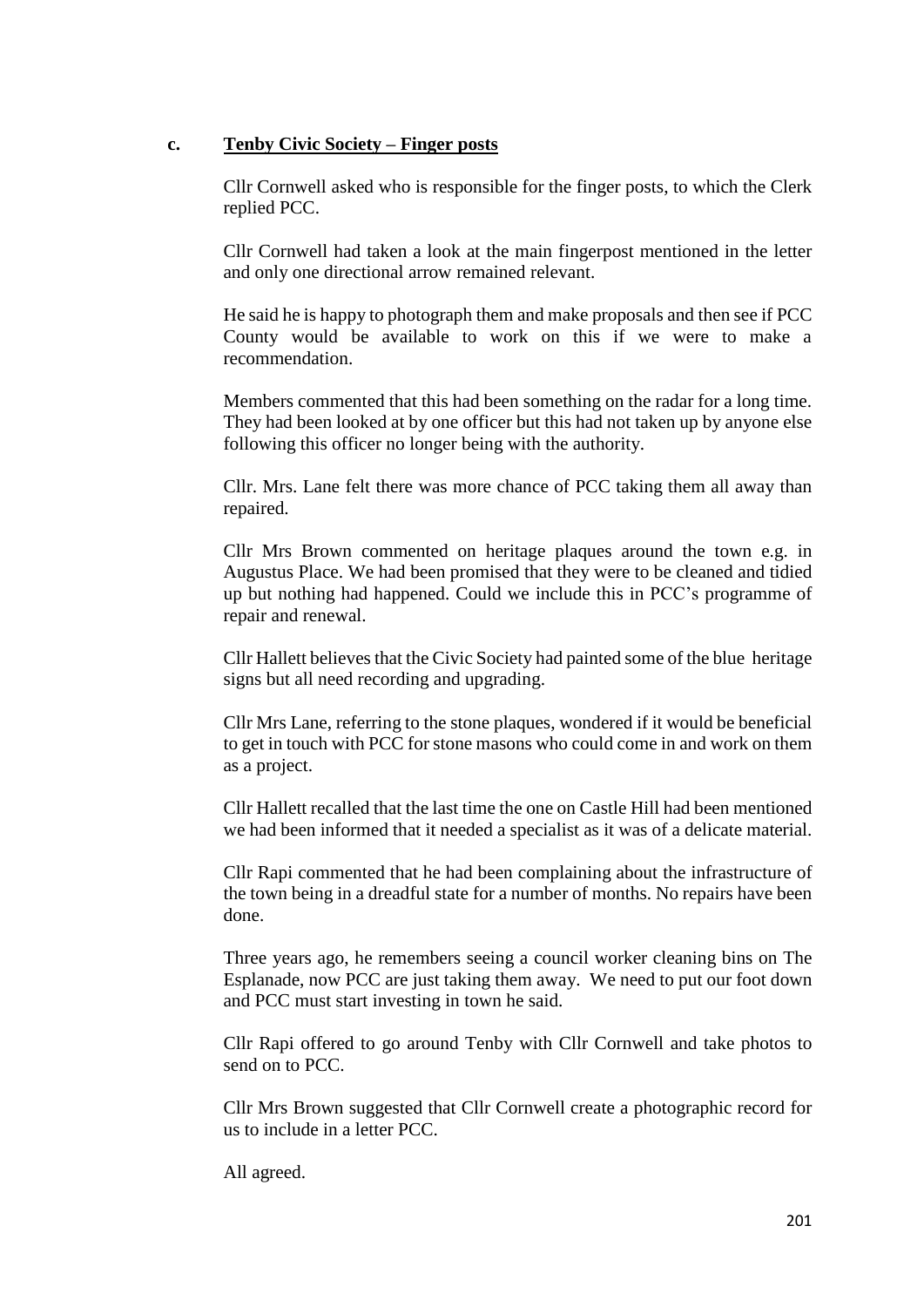Cllr Blackhall reminded members that some works are being done as part of the EPF project.

# **359. TO RECEIVE THE ACCOUNTS FOR FEBRUARY (INCLUDING SCHEDULED PAYMENTS, UNPRESENTED CHEQUES, RECEIPTS, ACCOUNT BALANCES, BUDGET MONITORING TO DATE AND BANK RECONCILIATIONS) AND CONSIDER ANY ISSUES ARISING**

The Clerk had nothing to bring to members' attention. Cllr Mrs Rossiter moved approval and Cllr Hallett seconded.

### **RESOLVED**

**THAT the accounts for February (including scheduled payments, unpresented cheques, receipts, account balances, budget monitoring to date and bank reconciliations) be approved.**

# **360. TO CONSIDER ANY UPDATES ON TENBY TOWN WALLS AND AGREE ACTION IN RESPONSE TO PROPOSALS**

The Clerk had nothing new to tell councillors.

Cllr Mrs Brown said although TTC have no money, tomorrow there is a Pembrokeshire Place Plan meeting and TTC should ask if proposed enhancement of the town walls would this come under a Place Plan.

Cllr Mrs Brown asked if this could be put this forward on her behalf as she is unable to attend.

The Clerk commented that several similar consultations had identified enhancement of the town walls. There was no harm in mentioning it again.

# **361. TO CONSIDER ANY UPDATES ON THE PROPOSED BRYNHIR DEVELOPMENT.**

The consultation event was held today and looked to be very well attended, not only in relation to Brynhir but other aspects including how people get on the housing list, or check they were on it

Speaking to PCC representatives following the event, the Clerk said that they had felt it a very beneficial meeting and had been pleased with attendance and the positive reactions.

Cllr Mrs Brown said she had asked if the proposed designs were just for the social housing element or for the open-market as well and the indication was that the whole project would work from the same design book.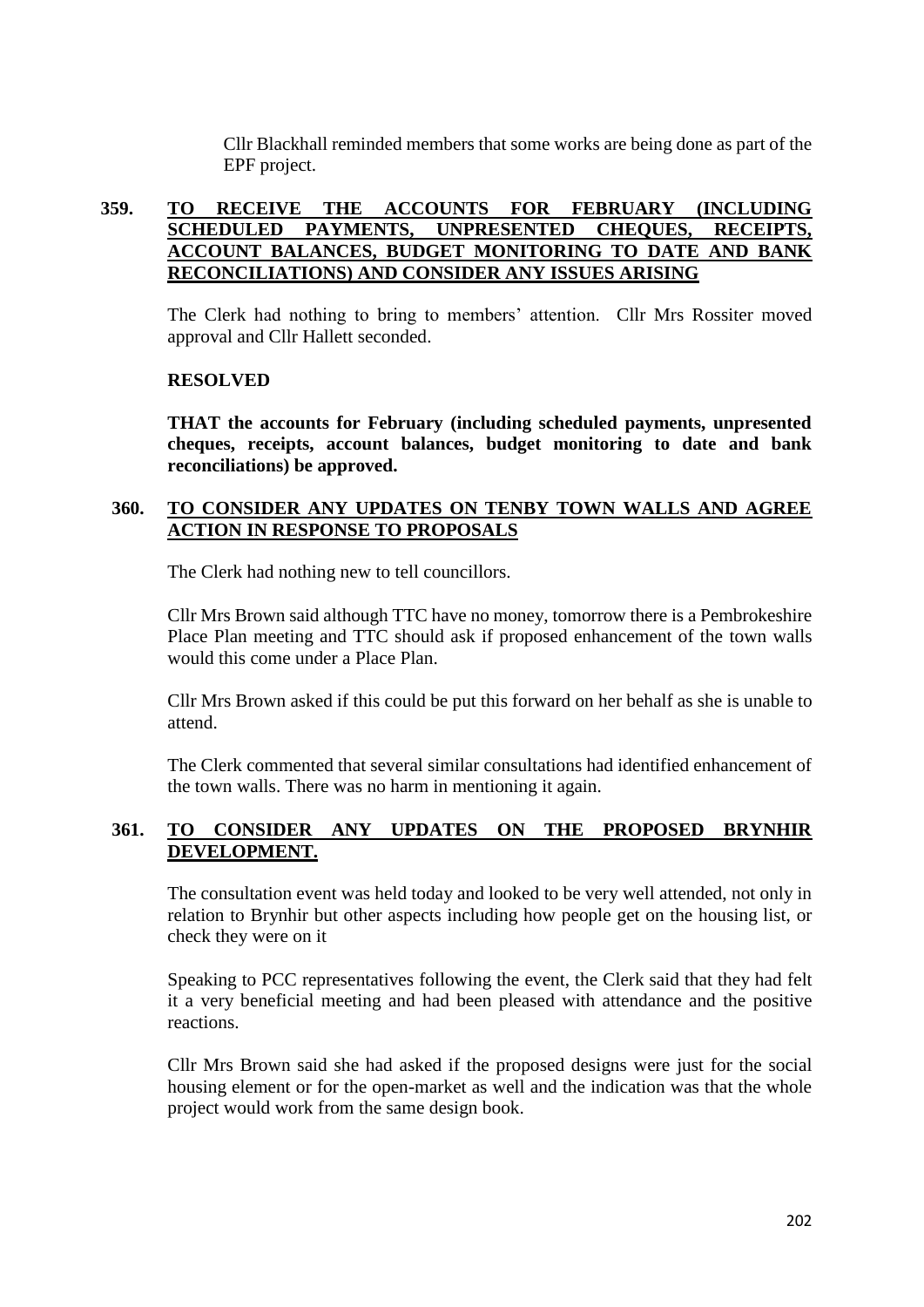Cllr Rapi asked if there had been any indication as to the building contractors. PCC said they were not certain at this time but were hopeful to engage one that could provide both the social and open-market elements.

Cllr Blackhall agreed that this was one of PCC's ambitions and they were looking at, and learning from, other projects that has worked well There were a lot of positives, in terms of design certain features and PCC were here to listen to the local population and look at all the issues. While challenging, this was a very positive process that they are embarking on and it was very nice to have senior members of PCC here to engage with local people. They had also been impressed with the building and asked that this be passed back to the Trust.

# **362. TO RECEIVE REPORTS FROM COUNCIL REPRESENTATIVES ON OUTSIDE BODIES (IF ANY)**

The Clerk said that whilst this agenda item had not been appropriate for a while due to organisations not meeting during the Covid-19 pandemic, with things finally getting back to some sort of normality he felt it would give an opportunity for councillors on Outside Bodies to give an update on those organisations' current activities.

Cllr Cornwell told fellow members that the Sailing Club was doing well with junior sailing starting again soon. Cllr. Blackhall wondered if the Harbour Users Association could be included.

Cllr Rapi had attended an open week for governors at Ysgol Hafan y Mor which had been organised the by the Headteacher. He saw teaching, governors read with children and all governors went away with a better understanding of how it works. Being a governor was an important role and it was important to be aware of what is going on.

Cllr Mrs Brown told councillors that the De Valence is getting back on track and is looking full of events until the end of December. She added that the Trust are holding more community based events, this is needed as local community groups reform.

The Mayor told councillors that she had attended a Dementia Friendly meeting and a number of businesses and organisations had nominated people to attend a Dementia awareness course. The Memory Café is a separate entity at the moment but the hope is to bring it under one canopy was we work towards Dementia Friendly status for the town.

# **363 TO EXPRESS OUR SUPPORT AND SOLIDARITY FOR THE PEOPLE OF UKRAINE – CLLR. MRS. SKYRME-BLACKHALL**

The Mayor wished to express support and solidarity to the people of Ukraine at this horrendous time. Our thoughts are with the families at this terrible time.

# **364. HOUSING ACTION GROUP: TO DISCUSS AND DETERMINE THE INITIAL WORK NEEDED TO SET THIS UP. THIS WILL INCLUDE A DATA AND INFORMATION GATHERING EXERCISE – CLLR. MRS. SKYRME-BLACKHALL**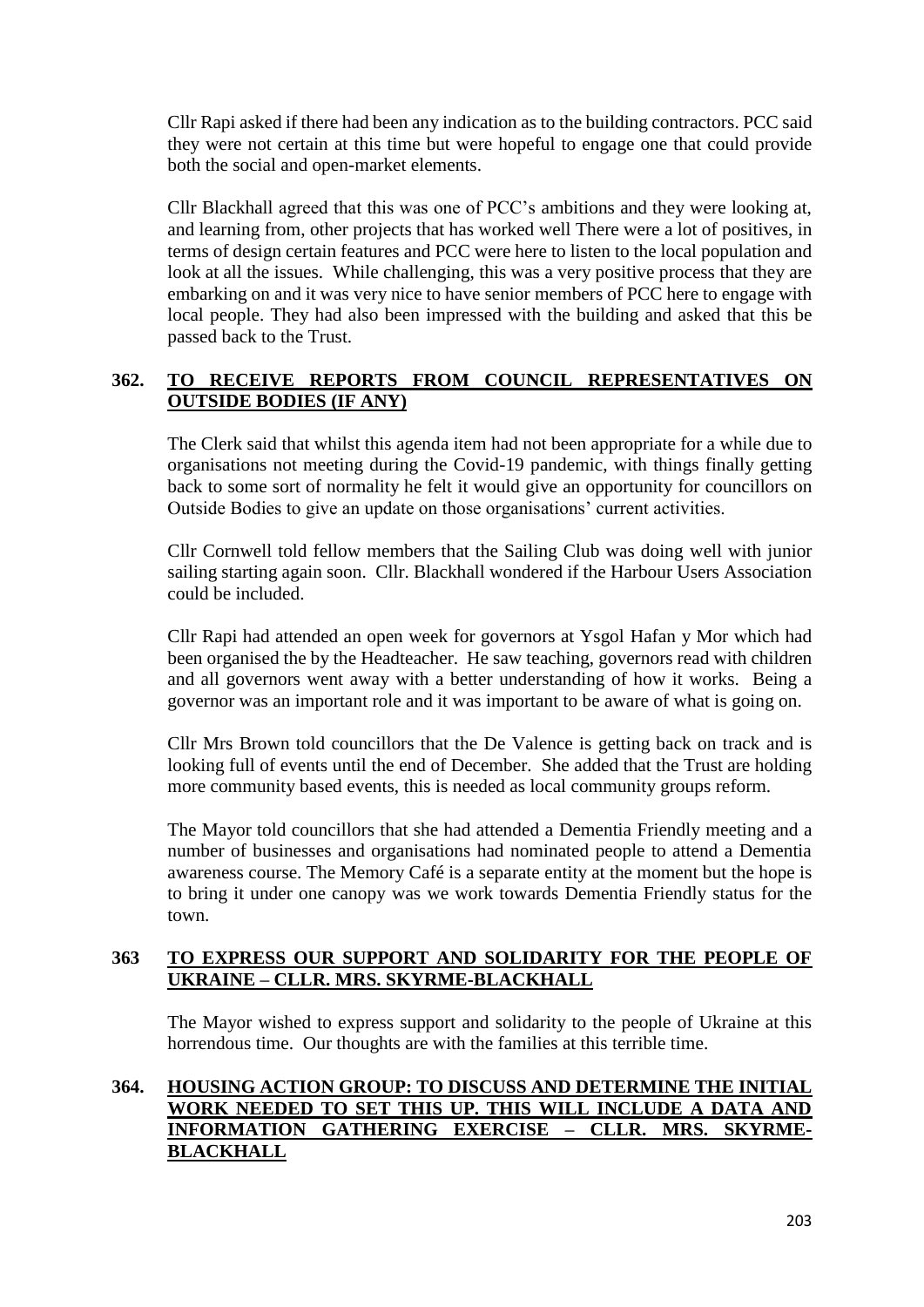The Mayor attended today's event with Cllr Blackhall and had spoken with Michelle Bateman. Feedback had been mostly positive with only 5% negative. Lots of local people attended and could be seen looking positive about what they had been told.

It is important they get their names down on the housing list now. This development could be filled 3 or 4 times over now. Need to work on it. There were actually queues to get in at one stage. There is recognition that this is an onward consultation regarding Brynhir but there is still a housing crisis and the solution is a way away.

What I suggest now is to set up a housing action group, proposed the Mayor. Cllr Evans has already indicated he would like to be involved.

She suggested the action group also involve representatives from outlying areas such as Penally, New Hedges and Saundersfoot to help identify individual needs

Cllr Blackhall seconded. This is a massive issue that is not going away, he said. Let's gather information, experiences and all sorts of ideas; consider opportunities to learn from what is going on elsewhere and then look at the tools to deal with it.

### **365. TO CONSIDER ANY FINANCIAL OFFICER/CLERK'S ITEMS AND TO AGREE ACTION IN RESPONSE TO PROPOSALS**

### **a. Town and Community Council Elections 5th May 2022**

The Clerk outlined the timetable for the election and the 'dos and don'ts' during the pre-election period.

Nomination papers are available now. They can be handed in to County Hall or submitted on line. As in the past the Clerk will take over nomination papers on behalf of those unable to do so in person or online. He had made an appointment to do this on  $31<sup>st</sup>$  March so he would need completed nomination papers by 30<sup>th</sup> March.

He also explained changes to the nomination forms since the last election.

The pre-election period starts on Friday.

Cllr Cornwell offered a vote of thanks to the Clerk for producing this briefing paper, and asked if any information relating to the election would be going into the local press.

The Clerk said that PCC would be publishing this. There is also a candidates Teams meeting tomorrow and another planned for early April.

Is it possible for this council to put out a statement asked Cllr Mrs Lane adding it would be a shame if we end up short of councillors?

Let's try and encourage youngsters to get on board and join the council, she said. Now is the time for them to take our heritage and future in their hands.